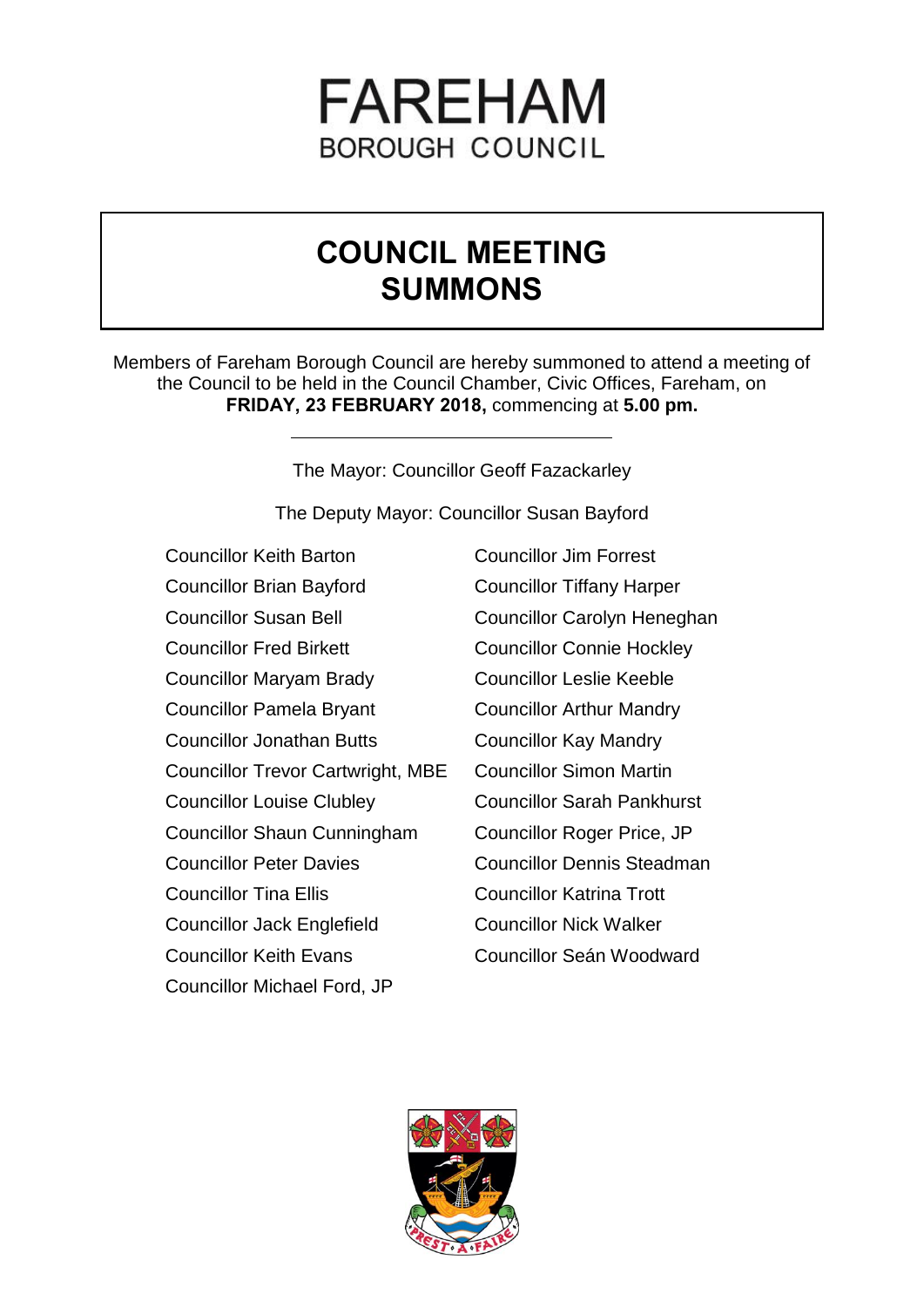# **1. Prayers**

The meeting will commence with a short service of prayers.

## **2. Apologies for Absence**

**3. Minutes** (Pages 7 - 18)

To confirm as a correct record the minutes of the Council Meeting held 14 December 2017.

#### **4. Mayor's Announcements**

#### **5. Executive Leader's Announcements**

#### **6. Executive Members' Announcements**

#### **7. Declarations of Interest**

To receive any declarations of interest from members in accordance with Standing Orders and the Council's Code of Conduct.

Members are reminded that the Monitoring Officer has granted a dispensation to all Members to enable discussion and a decision to be taken at item 15 – Finance Strategy, Capital Programme, Revenue Budget and Council Tax 2018/19.

## **8. Presentation of Petitions**

To receive any petitions presented by a member of the Council.

*Note: any petition so presented will be dealt with in accordance with the Council's petition scheme.*

(1) Update of Petition - Stop the Building of 1500 new homes in Warsash, Locks Heath, Park Gate and Titchfield Common

To receive a verbal update on the Petition "Stop the building of 1500 new homes in Warsash, Locks Heath, Park Gate and Titchfield Common" which was received by the Council on the  $8<sup>th</sup>$  December 2017.

#### **9. Deputations**

To receive any deputations of which notice has been given.

#### **10. Reports of the Executive**

To receive, consider and answer questions on reports and recommendations of the Executive. Minutes of the meetings of the Executive and a schedule of individual Executive member decisions are appended.

- (1) Minutes of meeting Monday, 8 January 2018 of Executive (Pages 19 24)
- (2) Minutes of meeting Monday, 5 February 2018 of Executive (Pages 25 30)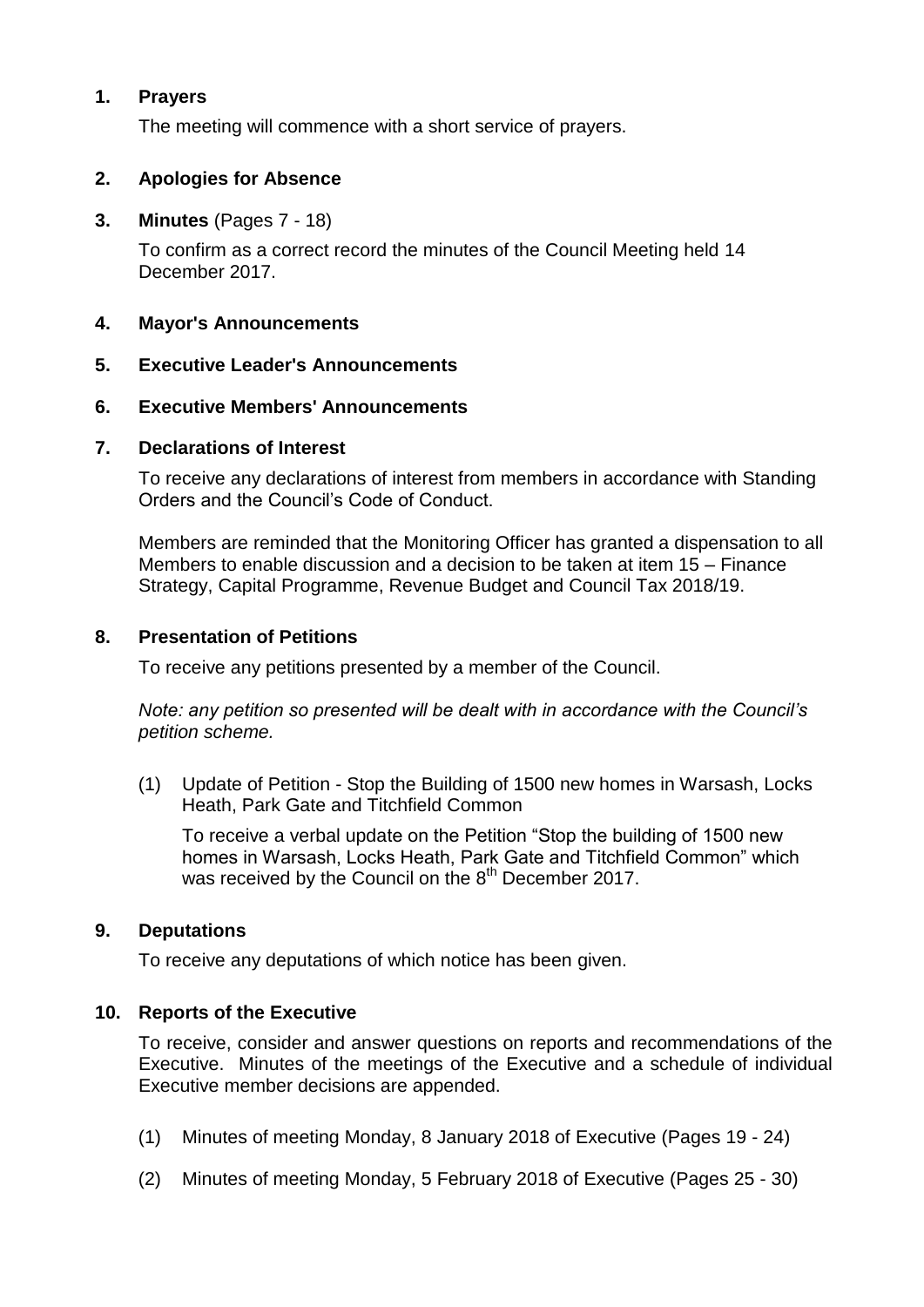(3) Schedule of Individual Executive Member and Officer Delegated Decisions (Pages 31 - 32)

# **11. Report of the Scrutiny Board**

To receive, consider and answer questions on reports and recommendations of the meeting of the Scrutiny Board.

(1) Minutes of meeting Thursday, 11 January 2018 of Scrutiny Board (Pages 33 - 38)

# **12. Reports of Other Committees**

To receive the minutes of the following Committees and to consider and answer questions on any reports and recommendations made.

- (1) Minutes of meeting Wednesday, 13 December 2017 of Planning Committee (Pages 39 - 52)
- (2) Minutes of meeting Wednesday, 24 January 2018 of Planning Committee (Pages 53 - 68)
- (3) Minutes of meeting Tuesday, 23 January 2018 of Licensing and Regulatory Affairs Committee (Pages 69 - 72)

# **13. Questions under Standing Order 17.2**

To answer questions pursuant to Standing Order 17.2 for this meeting.

# **14. Motions under Standing Order 15**

Members will be informed, prior to the meeting, of any motion duly notified in accordance with Standing Order 15 but received after print and dispatch of the agenda.

(1) Notice of Motion dated 28 January 2018 received from Councillor S D Martin

"I propose that the Council reviews its use of "single use plastics" and develops a strategy to phase out their use within the Council's offices and buildings as quickly as it is reasonably practicable to do so.

If agreed, I propose that the Council requests that the Streetscene Policy Development and Review Panel leads a review and researches the following additional actions:

- Commence a programme to end all sales of SUP bottles in Council buildings and the use of plastic drinking straws by the end of 2018;
- Plan the replacement of drinks machines that meet the Council's strategy as they come to the end of their current contracts, providing water stations for staff as required;
- Develop an education programme within the Borough to encourage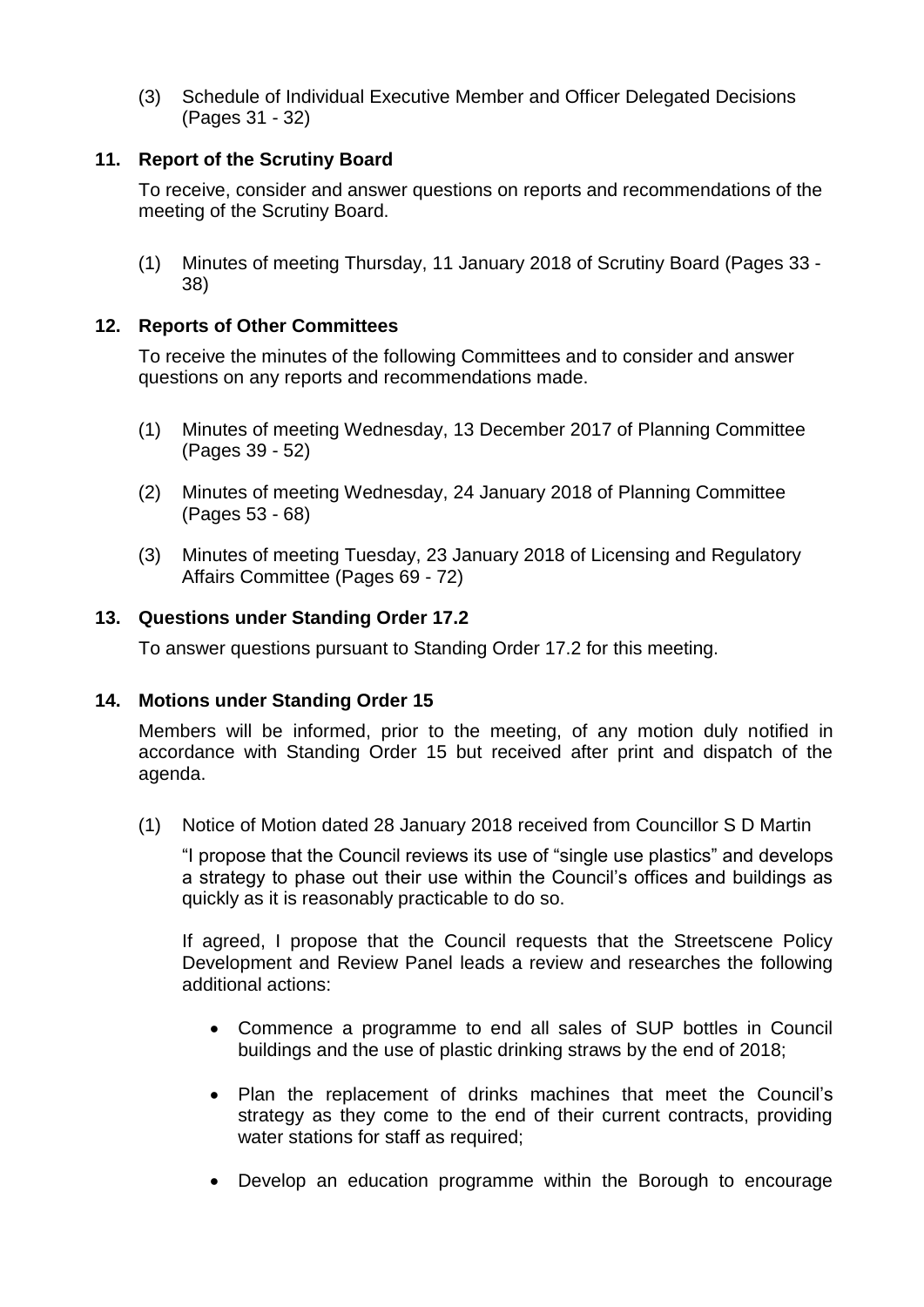businesses, restaurants and bars to phase-out SUP glasses, bottles, cutlery and straws to encourage re-useable or deposit scheme cups;

- Develop an education policy to encourage, promote and assist its employees and councillors to move towards finding alternatives to "single use plastics";
- Roll out this education programme to the residents of Fareham; and
- Develop an Officers' Working Group to develop the strategy and provide regular reports on progress to the Streetscene panel.

# **15. Finance Strategy, Capital Programme, Revenue Budget and Council Tax 2018/19**

(1) Suspension of Standing Order 19.4 and 19.5

To consider suspending the provision of Standing Order 19.4 to allow the Executive Leader of the Council to speak on the matters referred to in items 15(2) and 15(3) for longer than five minutes and the spokesman for the Opposition Group to speak for not more than ten minutes; and to consider suspending the provisions of Standing Order 19.5 to allow the Executive Leader of the Council to speak on the matters referred to in items 15(2) and 15(3) more than once to respond to points raised in debate.

(2) Report to the Executive - 05 February 2018 (Pages 73 - 82)

The Minutes of the meeting of the Executive held on 05 February 2018, presented to Council at its meeting on 23 February 2018 at item 10(1), contained recommendations on the revenue budget and the level of Council Tax for 2018/19. If Members accept the Executive's recommendations, formal approval will be sought of the following matters:

- (a) the capital programme and financing of £55,081,000;
- (b) an overall revised revenue budget for 2017/18 of £8,616,700;
- (c) a revenue budget for 2018/19 of £8,440,500;
- (d) a Council Tax for Fareham Borough Council for 2018/19 of £155.22 per band D property, which represents a £5.00 increase when compared to the current year and is within referendum limits.

*(Note: a copy of the report to the Executive is included in this Agenda pack).*

In accordance with the Local Authorities (Standing Orders) (England) (Amendment) Regulations 2014, there will be a recorded vote on the budget decision.

(3) Council Tax for 2018/19 for Fareham Borough Council, Hampshire County Council, Hampshire Police and Crime Commissioner and Hampshire Fire and Rescue Service.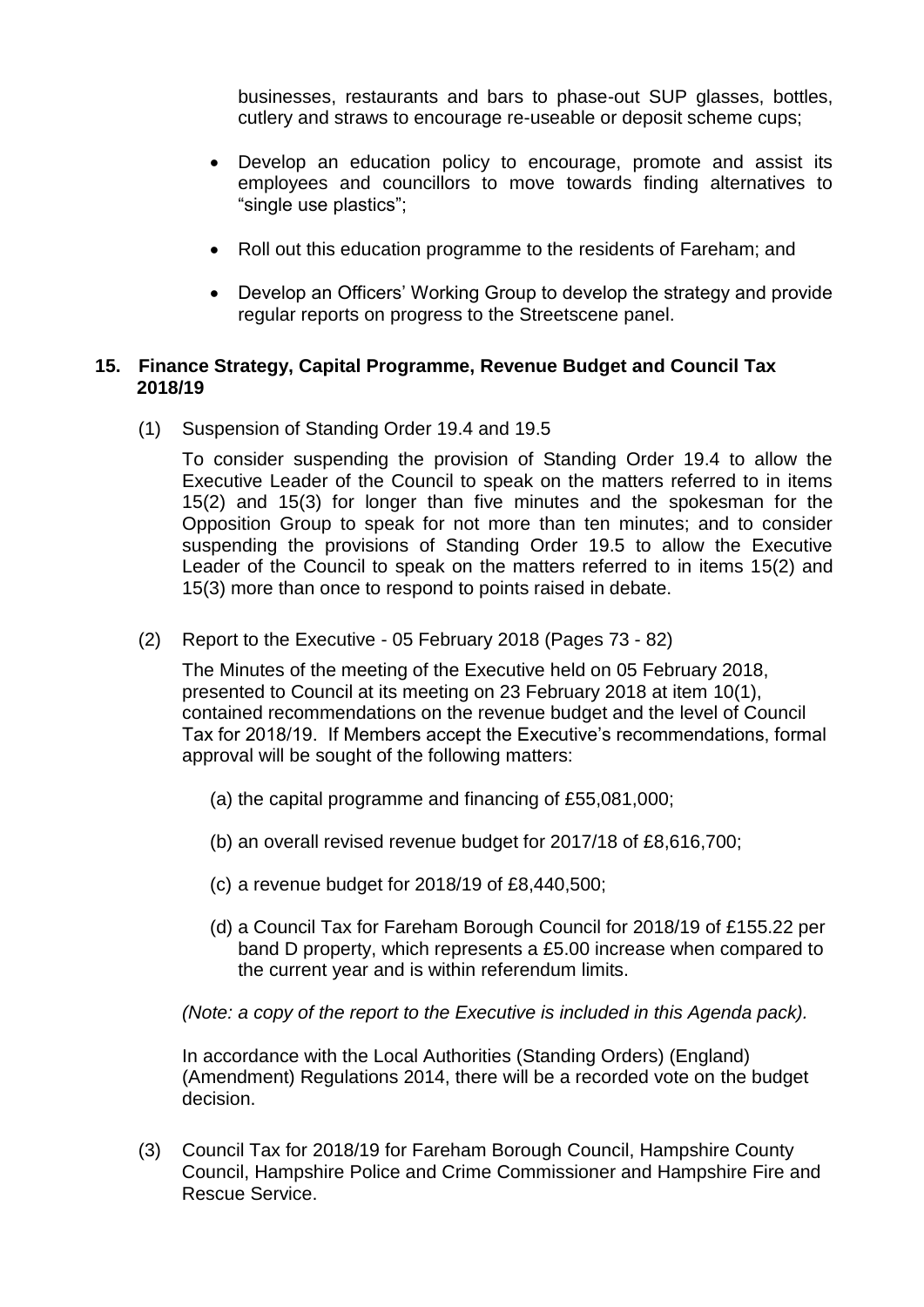Having made the necessary calculations in relation to its own budget, the Council must proceed to set the Council Tax for 2018/19 taking account of the amounts in precepts issued to the Council by Hampshire County Council, the Police and Crime Commissioner and Hampshire Fire Authority. These precepts will not be issued before the publication of this agenda and will therefore be reported at the meeting, with provisional figures being given for those that are not yet approved.

In order to enable Council Tax bills to be issued within the statutory timescale, it is recommended that the Council agrees to delegate authority to the Director of Finance and Resources to amend the Council Tax 2018/19, in the event that any of the precepting authorities change their precept calculation from that expected and reported at the Council meeting.

In accordance with the Local Authorities (Standing Orders) (England) (Amendment) Regulations 2014, there will be a recorded vote on the budget decision.

*(Note: a schedule will be circulated at the meeting for approval, showing the formal calculations the Council must make, incorporating any figures recommended by the Executive. Members will also be advised of the wording of the formal resolution they must adopt to set the Council Tax for 2018/19, taking account of the requisite calculations and the precepts of Hampshire County Council, the Police and Crime Commissioner and Hampshire Fire Authority).* 

(4) Housing Revenue Account Budget and Capital Plans 2018/19

The minutes of the meeting of the Executive held on 05 February 2018, presented to Council at its meeting on 23 February 2018 at item 10(1), contained recommendations on the Housing Revenue Account Spending Plans including the Capital Programme for the years 2017/18 to 2021/22. If Members accept the Executive's recommendations, formal approval will be sought of the following matters:

- (a) rents be approved for Council Dwellings as set out in paragraph 13 of that report with effect from 2 April 2018;
- (b) rents for garages be increased by 4.3% with effect from 2 April 2018;
- (c) the revised budget for 2017/18 be approved;
- (d) the base budget for 2018/19 be approved; and
- (e) the capital programme and financing for 2017/18 to 2021/22 be approved.
- (5) Treasury Management Strategy and Prudential Indicators 2018/19 (Pages 83 106)

The minutes of the meeting of the Executive held on the 05 February 2018, presented at item 10(2) of this Agenda, contain recommendations for the